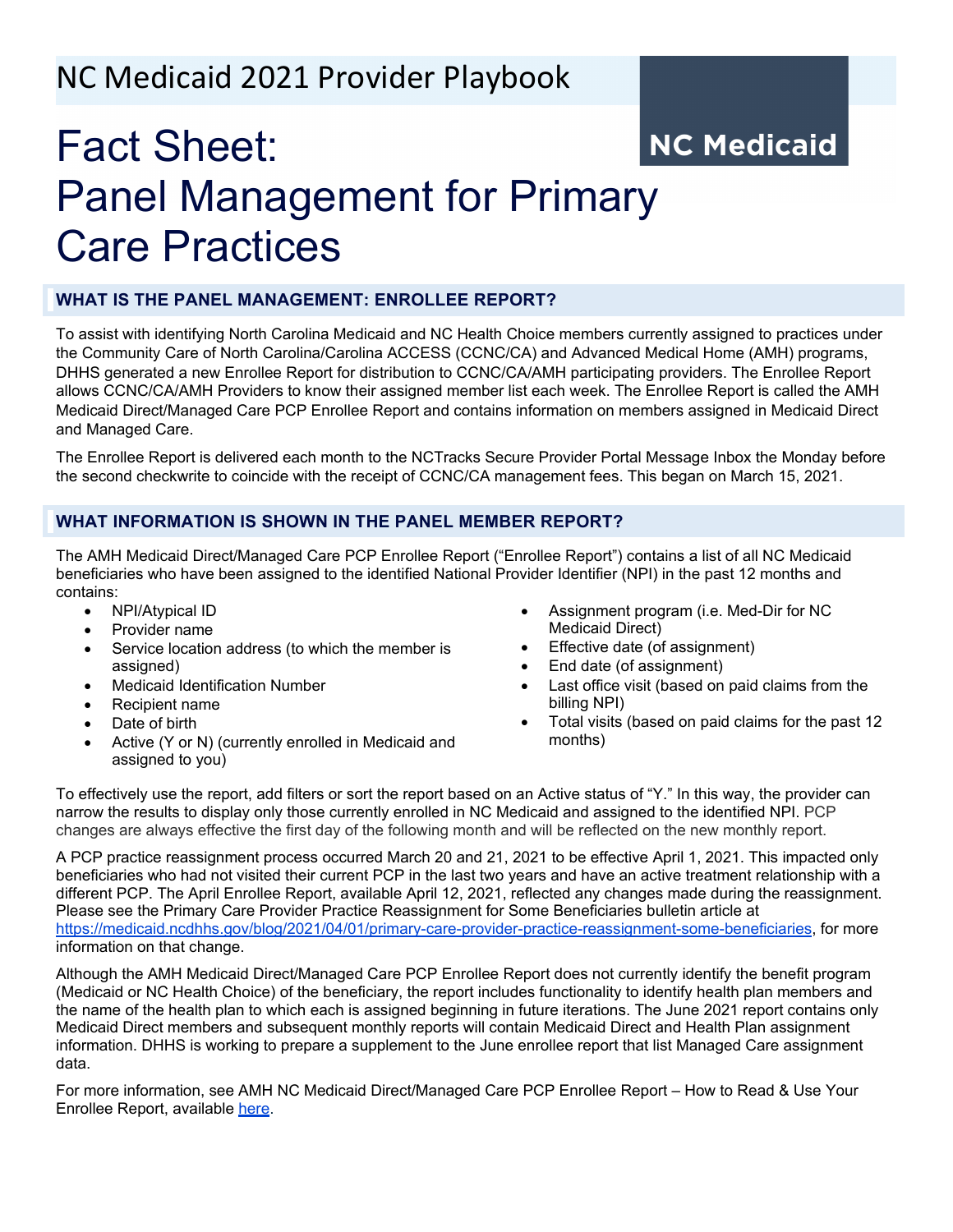## **HOW DO I SELECT OR MODIFY MY PANEL SIZE BEFORE LAUNCH?**

NC Medicaid providers participating as a CCNC/CA provider may select or modify their panel size during their initial enrollment application, or through the Manage Change Request (MCR) process. This panel size limitation applies to NC Medicaid Direct enrollees. For NC Medicaid Managed Care, providers are encouraged to establish their panel size during the contracting process with the health plan. Health plans are contractually required to allow AMH/PCPs to set limits on panel size and have a process by which to do so. Once contracted, the health plan must offer information regarding the process to modify the information.

For assistance with modifying the panel size (referred to as the enrollment limit) on your NCTracks record for NC Medicaid Direct beneficiaries, refer to the user guides available at [https://www.nctracks.nc.gov/content/public/providers/provider-user-guides-and-training/fact-sheets.html,](https://www.nctracks.nc.gov/content/public/providers/provider-user-guides-and-training/fact-sheets.html) or contact the NCTracks Call Center at 800-688-6696. To reach the appropriate health plan for assistance with establishing or modifying panel size, please see the Provider Support Line information for each plan at <https://medicaid.ncdhhs.gov/transformation/health-plans/health-plan-contacts-and-resources>

### **HOW TO CHECK PATIENT ELIGIBILITY / PHP ENROLLMENT PRIOR TO LAUNCH?**

The Recipient Eligibility Verification function of NCTracks has been modified to include the beneficiary's benefit program and managed care assignment information, and to allow providers to verify eligibility for the following month, as long as the beneficiary's eligibility segment extends into the following month. This means a provider will likely see the projected managed care enrollment status beginning in June. This is not a guarantee of NC Medicaid coverage or managed care assignment for the following month but will offer information as available at the time of the inquiry. Please always verify coverage and managed care assignment prior to rendering services.

Although the AMH Medicaid Direct/Managed Care PCP Enrollee Report does not currently identify the benefit program (Medicaid or NC Health Choice) of the beneficiary, the report includes functionality to identify health plan members and the name of the health plan to which each is assigned beginning in future iterations. The June 2021 report contains only NC Medicaid Direct members and subsequent monthly reports will contain NC Medicaid Direct and health plan assignment information. DHHS is working to prepare a supplement to the June enrollee report that list Managed Care assignment data.

## **WHAT HAS CHANGED ABOUT THE NCTRACKS RECIPIENT ELIGIBILITY RESPONSE?**

NC Medicaid Managed Care information has been added to the Recipient Eligibility Response page, including health plan name and contact information, as well as the health plan's assignment for PCP/AMH. Due to carve-out services and the necessity to display other benefit plan information, it is important for providers to give special attention to the Service Types and Copay section under each benefit plan.

| <b>Benefit Plan</b>                                                                              | <b>What Does it Mean?</b>                                                                                                                                                                                                                                                                                                                                                                          |
|--------------------------------------------------------------------------------------------------|----------------------------------------------------------------------------------------------------------------------------------------------------------------------------------------------------------------------------------------------------------------------------------------------------------------------------------------------------------------------------------------------------|
| <b>Medicaid (or NC</b><br><b>Health Choice)</b><br><b>Managed Care -</b><br><b>Standard Plan</b> | Beneficiary is enrolled in NC Medicaid Managed Care. The health plan is identified along with<br>the dates of enrollment. The Service Types and Copay section identifies the services covered<br>and billed to the beneficiary's health plan.                                                                                                                                                      |
| <b>Medicaid (or NC</b><br><b>Health Choice)</b><br><b>Managed Care</b><br><b>Carve-out Plan</b>  | Health plans are not responsible for carved out services. The Service Types and Copay<br>section under this benefit plan identifies carved out services, including Dental, Frames, Lenses,<br>and Case Mgmt (for CDSA Services), all of which would continue to be billed through<br>Medicaid's fee-for-service program. See the Health Plan Contracts for more details on carved<br>out services. |
| <b>Managed Care for</b><br><b>Behavioral Health</b><br><b>Services</b>                           | For Medicaid beneficiaries beginning at age three, Local Management Entities – Managed<br>Care Organizations (LME/MCOs) provide comprehensive behavioral health services under the<br>NC 1915(b)(c) Waiver, This Benefit Plan identifies the LME/MCO entity offering the Service<br>Type identified (Mental Health - Mntl Hlth) and to which these services would be billed.                       |
| <b>Medicaid (or NC</b><br>Health Choice) -<br><b>FFS</b>                                         | Beneficiary remains in the NC Medicaid fee-for-service program for the dates specified. The<br>Service Types and Copay section identifies the services covered and billed through Medicaid's<br>fee-for-service program.                                                                                                                                                                           |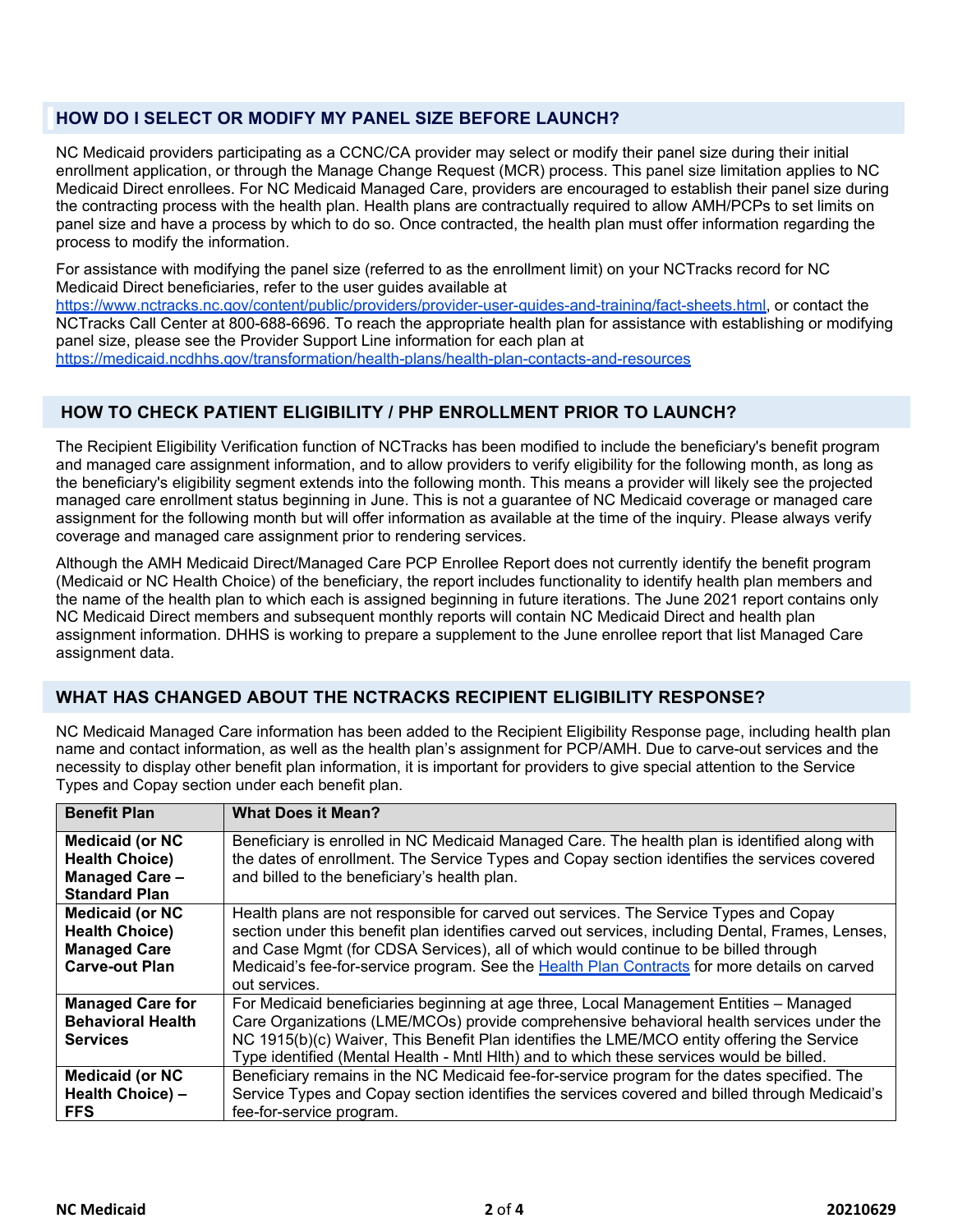## **HOW TO VIEW YOUR PANEL (WITH EACH PHP) AFTER LAUNCH?**

As described above, NC Medicaid will continue to post the Enrollee Report in the NCTracks Provider Message Inbox for NC Medicaid Direct and all health plans. AMH Tier 3s will receive their member list monthly through the 834/Beneficiary File. In addition, all AMHs/PCPs will receive assigned enrollee panel information from each health plan according to the table below:

| <b>AmeriHealth</b>   | AMHC's secure provider portal at https://navinet.navimedix.com offers web-based solutions that allow        |  |
|----------------------|-------------------------------------------------------------------------------------------------------------|--|
| <b>Caritas North</b> | providers and health plans to share critical administrative, financial and clinical data in one place. This |  |
| Carolina             | tool can help you manage patient care with quick access to:                                                 |  |
| (AMHC)               | Panel roster reports<br>$\bullet$                                                                           |  |
|                      | Member eligibility and benefits information<br>$\bullet$                                                    |  |
|                      | Care gap reports to identify needed services and preventive screenings                                      |  |
|                      | Member clinical summaries                                                                                   |  |
|                      | Social determinants of health status                                                                        |  |
|                      | Admission and discharge reports<br>$\bullet$                                                                |  |
|                      | Medical and pharmacy claims data<br>$\bullet$                                                               |  |
|                      | Electronic submission of prior authorization requests.                                                      |  |
| Carolina             | Providers may view their current member panel through the secure provider portal at                         |  |
| <b>Complete</b>      | https://network.carolinacompletehealth.com/. Information regarding panel management is provided             |  |
| <b>Health (CCH)</b>  | during a provider's onboarding process.                                                                     |  |
| <b>Healthy Blue</b>  | Providers will be able to access panel reporting from Availity* or they can contact Provider Services       |  |
|                      | (844-594-5072) and request a copy (*requires registration with Availity). Providers will be trained on      |  |
|                      | how to pull panel reports from the Healthy Blue secure provider portal at https://www.availity.com/.        |  |
| <b>WellCare</b>      | WCHP's internal systems house panel management information and providers can reach out to their             |  |
| (WCHP)               | assigned Provider Network Specialist for confirmation of same. If the provider closes their panel to        |  |
|                      | new members, they can view this in the WCHP online provider directory at                                    |  |
|                      | https://provider.wellcare.com/                                                                              |  |
| <b>United</b>        | Providers may sign-on to view their panel rosters electronically on the provider portal at                  |  |
| <b>Healthcare</b>    | https://www.uhcprovider.com/, via a unique username and password.                                           |  |
| (UNHC)               |                                                                                                             |  |

## **HOW TO UPDATE YOUR PANEL WITH EACH PHP AFTER LAUNCH?**

| <b>AmeriHealth</b>   | Panel limits would be discussed/agreed upon during contracting. Panels may be limited (in the AMHC         |
|----------------------|------------------------------------------------------------------------------------------------------------|
| <b>Caritas North</b> | system) by member age and number of members. Unless specified otherwise during contracting, the            |
| Carolina             | panel remains open unless the PCP is under sanction, has voluntarily closed their panel, or is closed      |
| (AMHC)               | by AMHC due to member access issues. Information on updating panels can be found on AMHC's                 |
|                      | secure provider portal at https://navinet.navimedix.com/                                                   |
| Carolina             | Providers may set their panel restrictions/limits at the point of contracting by populating the roster     |
| <b>Complete</b>      | template panel column with their requested limitation. After contracting, if a provider wants to access    |
| Health (CCH)         | their panel restrictions or see what was set, they can submit a request to the panel inquiry mailbox       |
|                      | which is currently under development. If not specified at the point of contracting, the panel limit for an |
|                      | individual practitioner is set to a default number (explained during contracting) with the intent to limit |
|                      | the possibility of over assignment during the member auto-assignment process. More information on          |
|                      | updating panels can be found on the CCH secure provider portal at                                          |
|                      | https://network.carolinacompletehealth.com/.                                                               |
| <b>Healthy Blue</b>  | Providers will not have closed panels, unless otherwise requested, and Healthy Blue will encourage         |
|                      | provider collaboration should the need arise to limit their member panel. Healthy Blue requires            |
|                      | providers to submit written notice at least 90 days prior to the effective date of closing the panel. The  |
|                      | provider community will be educated on this process during upcoming Healthy Blue provider                  |
|                      | orientations and posted materials on Healthy Blue websites. More information on updating panels can        |
|                      | be found on the Healthy Blue secure provider portal at https://www.availity.com/                           |
| <b>WellCare</b>      | Providers will keep an open panel unless otherwise requested (must follow requirements for closing         |
| (WCHP)               | panel) OR panel limits may be negotiated and added to their contract. Providers are educated during        |
|                      | a WCHP New Provider Orientation. More information on updating panels can be found on the WCHP              |
|                      | online provider directory at https://provider.wellcare.com/                                                |
|                      |                                                                                                            |